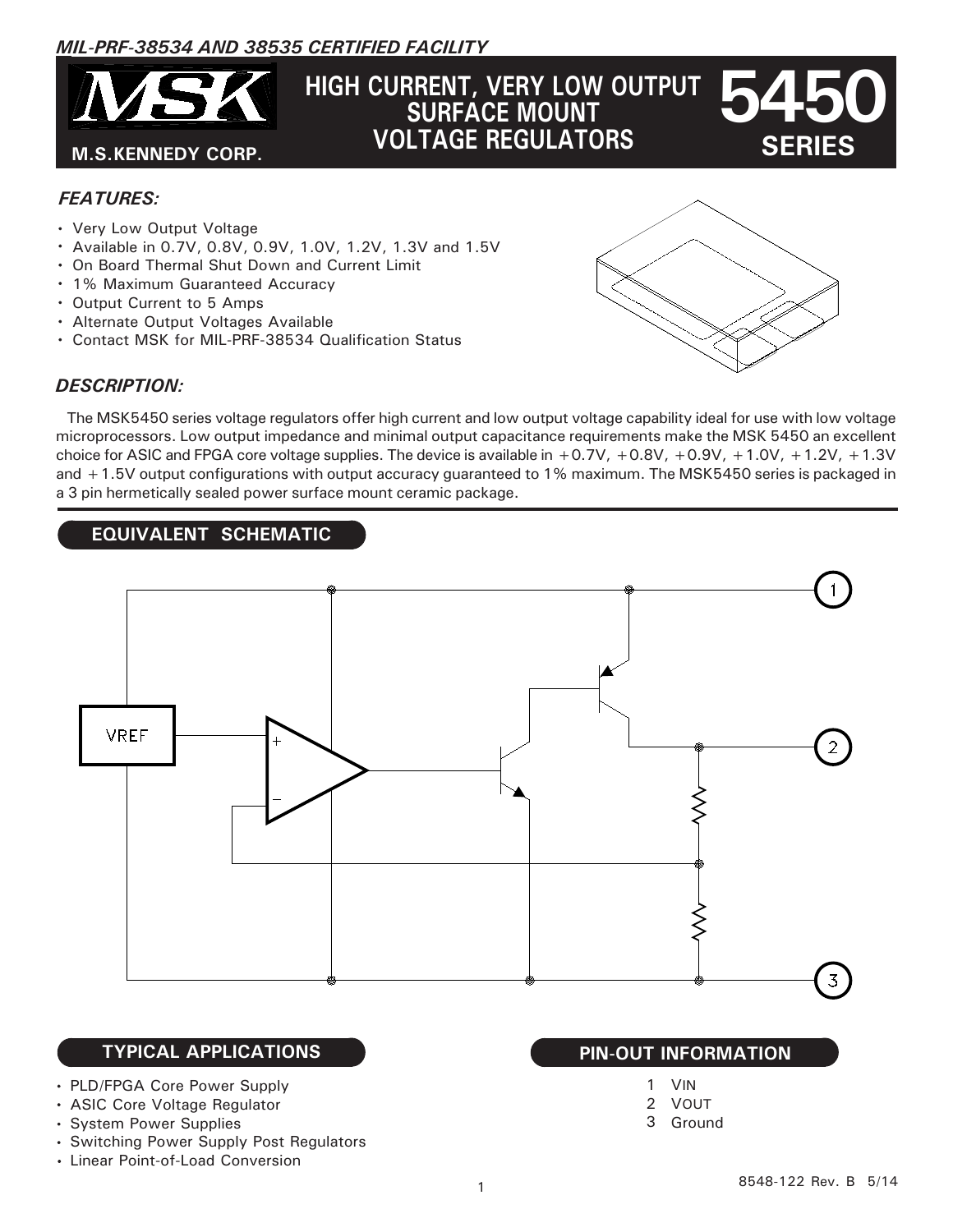VIN Input Voltage. . . . . . . . . . . . . . . . . +6.0V

- Power Dissipation . . . . . . . Internally Limited P<sub>D</sub>
- $\mathsf{T}_{\texttt{ST}}$  Storage Temperature Range et  $\mathsf{C}$  -65°C to +150°C
- T<sub>LD</sub> Lead Temperature
- TJ Operating Temperature 300°C (10 Seconds) ○○○○○○○○○○○○○○○○○○
- MSK5450 Series.  $\ldots$   $\ldots$   $\ldots$   $\ldots$   $\sim$  -40°C to  $+85^{\circ}$ C MSK5450H Series.  $\ldots$   $\ldots$   $\ldots$   $\sim$  -55°C to  $+125$ °C

| Parameter                              | Test Conditions $(1)$ $(3)$         | Group A               | <b>MSK5450H SERIES</b>   |                          |             | <b>MSK5450 SERIES</b>    |                          |                | <b>Units</b>  |
|----------------------------------------|-------------------------------------|-----------------------|--------------------------|--------------------------|-------------|--------------------------|--------------------------|----------------|---------------|
|                                        |                                     | Subgroup              | Min.                     | Typ.                     | Max.        | Min.                     | Typ.                     | Max.           |               |
| Input Voltage Range                    |                                     |                       | $+1.65$                  | $\overline{\phantom{a}}$ | $+5.5$      | $+1.65$                  | $\overline{\phantom{a}}$ | $+5.5$         | $\vee$        |
| $\circled{2}$<br><b>Ground Current</b> | $I_L = 10mA$                        | 1                     | ٠                        | 1                        | 5.          | $\overline{\phantom{a}}$ | 1                        | $\overline{ }$ | mA            |
|                                        | $IL = 5.0A$                         |                       | $\overline{\phantom{a}}$ | 55                       | 150         | $\overline{\phantom{a}}$ | 55                       | 170            | mA            |
|                                        | $VIN = 5V$ ; $IOUT = 10mA$          | $\mathbf{1}$          | ۰                        | ±0.5                     | ±1.0        | $\overline{a}$           | ±0.5                     | ±1.2           | %             |
| Output Voltage Tolerance               |                                     | 2,3                   | ۰                        | ±1.0                     | ±2.0        | ٠                        |                          | ä.             | $\%$          |
| Dropout Voltage<br>$(2)$ $(9)$         | $\triangle$ VOUT = -2%; IOUT = 2.5A | $\mathbf{1}$          | $\frac{1}{2}$            | 160                      | 300         | $\overline{\phantom{a}}$ | 160                      | 350            | mV            |
|                                        | $\triangle$ VOUT = -2%; IOUT = 5A   | $\mathbf{1}$          | $\overline{\phantom{a}}$ | 250                      | 500         | $\overline{\phantom{a}}$ | 250                      | 600            | mV            |
|                                        | $10mA <$ IOUT $<$ 5.0A              |                       | ۰                        | ±0.2                     | ±1.0        | $\overline{\phantom{a}}$ | ±0.2                     | ±1.2           | $\%$          |
| Load Regulation<br>(8)                 |                                     | 2,3                   | $\sim$                   | ±0.3                     | ±2.0        | $\overline{\phantom{a}}$ | ±0.3                     | $\sim$         | $\%$          |
| Line Regulation                        | $VIN = VOUT + 1 to + 5.5V$          | $\mathbf{1}$          | $\overline{\phantom{a}}$ |                          | ±0.05 ±0.65 | $\overline{a}$           |                          | ±0.05 ±0.75    | $\%$          |
|                                        | $IOUT = 10mA$                       | 2,3                   | ۰                        | ±0.5                     | ±1.0        | ٠                        | ±0.5                     | $\blacksquare$ | $\%$          |
| Output Current Limit (2) (8)           | $VOUT = OV$                         | $\sim$                | 5.5                      | $\overline{\phantom{a}}$ | 10          | 5.5                      | $\sim$                   | 10             | A             |
| (2)<br><b>Thermal Resistance</b>       | Junction to Case @ 125°C            | $\tilde{\phantom{a}}$ | $\overline{\phantom{a}}$ | 1.6                      | 2.0         | $\overline{\phantom{a}}$ | 1.6                      | 2.2            | $\degree$ C/W |
| $\circled{2}$<br>Turn On Time          | $C$ OUT = 10uF                      | 4                     | ۰                        | 50                       | 150         | $\overline{\phantom{a}}$ | 50                       | 200            | <b>uS</b>     |

10

| <b>ELECTRICAL SPECIFICATIONS</b> |
|----------------------------------|
|                                  |

| <b>PART</b><br><b>NUMBER</b> | <b>OUTPUT</b><br><b>VOLTAGE</b> |  |  |
|------------------------------|---------------------------------|--|--|
| MSK5450-0.7                  | $+0.7V$                         |  |  |
| MSK5450-0.8                  | $+0.8V$                         |  |  |
| MSK5450-0.9                  | $+0.9V$                         |  |  |
| MSK5450-1.0                  | $+1.0V$                         |  |  |
| MSK5450-1.2                  | $+1.2V$                         |  |  |
| MSK5450-1.3                  | $+1.3V$                         |  |  |
| MSK5450-1.5                  | $+1.5V$                         |  |  |

#### *NOTES:*

 $\mathbb D$  Output decoupled to ground using 10 $\mu$ F minimum capacitor unless otherwise specified.

2 This parameter is guaranteed by design but need not be tested.

- Typical parameters are representative of actual device performance but are for reference only.
- $\widehat{3}$  All output parameters are tested using a low duty cycle pulse to maintain TJ = Tc.
- 4 Industrial grade devices shall be tested to subgroup 1 unless otherwise specified.
- 5 Military grade devices ('H' suffix) shall be 100% tested to subgroups 1,2,3.

 $\textcircled{\scriptsize{6}}$  Subgroup 1 TC = +25 $\textcirc$ C

Subgroup 2  $TJ = +125^{\circ}C$ 

- Subgroup 3 TA =  $-55^{\circ}$ C
- 7 Please consult the factory if alternate output voltages are required.

8 Due to internal thermal shutdown, maximum output current may not be available at all values of VIN-VOUT and temperatures. See typical performance curves for clarification.

9 Not applicable to versions where VIN=VIN min.

10 Continuous operation at or above absolute maximum ratings may adversely effect the device performance and/or life cycle.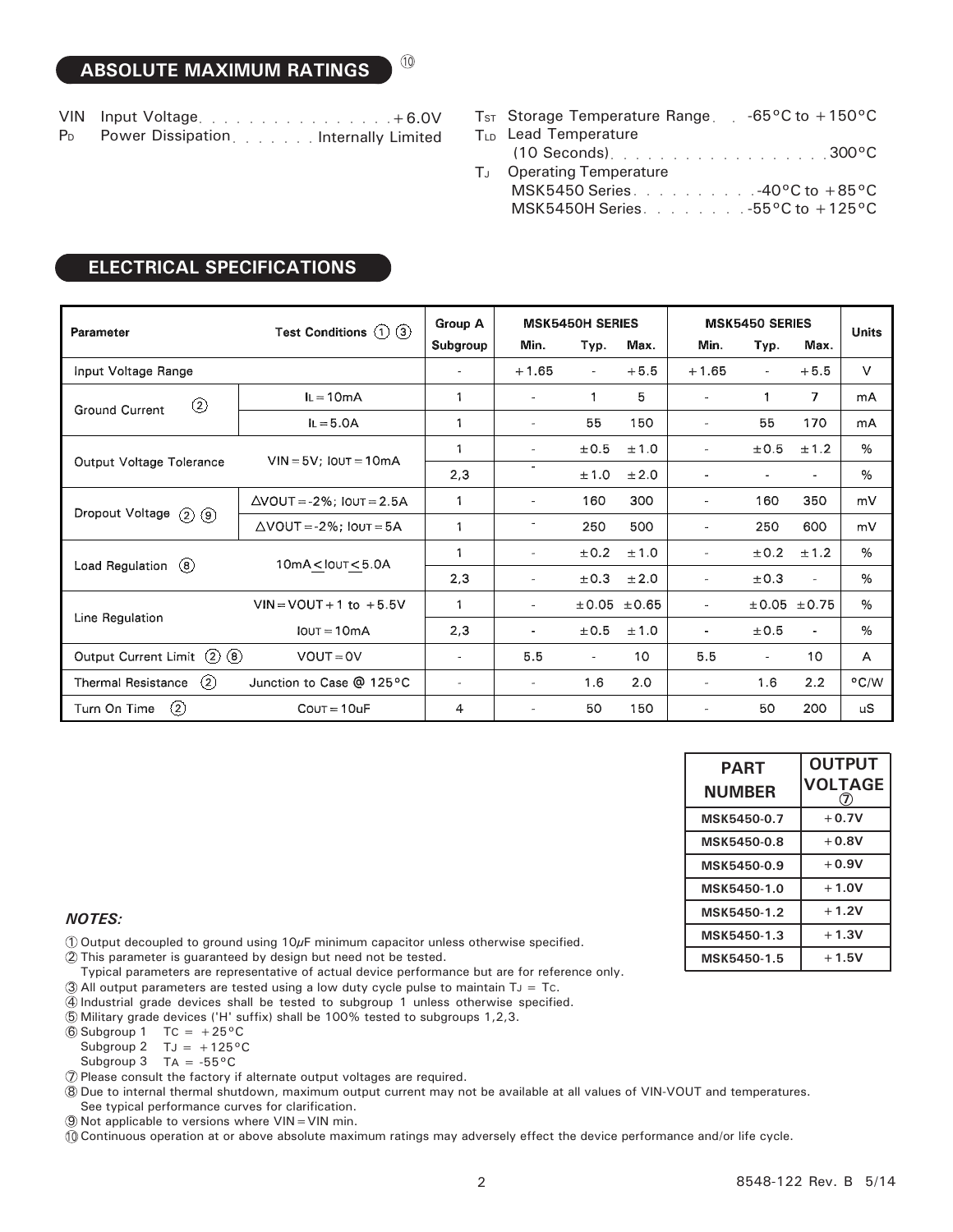# **APPLICATION NOTES**

# *REGULATOR PROTECTION:*

The MSK5450 series are high performance linear regulators for high current, low voltage applications requiring fast transient response. The devices are fully protected from damage due to fault conditions, offering constant current limiting and thermal shutdown. The thermal shutdown junction temperature is typically 150°C.

### *MINIMIZING POWER DISSIPATION:*

To maximize the performance and reduce power dissipation of the MSK5450 series devices, VIN should be maintained as close to dropout or at VIN minimum when possible. See Input Supply Voltage requirements. A series resistor can be used to lower VIN close to the dropout specification, lowering the input to output voltage differential. In turn, this will decrease the power that the device is required to dissipate. Knowing peak current requirements and worst case voltages, a resistor can be selected that will drop a portion of the excess voltage and help to distribute the heating. The circuit below illustrates this method.



The maximum resistor value can be calculated from the following:

R1 max = 
$$
\frac{VIN \text{ min} - (VOUT \text{ max} + V_{DROP})}{\text{low peak} + \text{Quiescent Current}}
$$

Where:

VIN min=Minimum input voltage

temperature range VOUT max=Maximum output voltage across the full

 $V_{DROP}$  = Worst case dropout voltage (Typically 500mV)  $I_{\text{OUT}}$  peak = Maximum load current

Quiescent Current=Max. quiescent current at Iout peak

#### *INPUT CAPACITOR:*

If the device is to be located more than 4 inches from the bulk supply capacitance, a minimum 1uF capacitor should be placed as close to the input pin as possible for proper bypassing. A smaller value capacitor such as 0.01uF should be placed in parallel with the larger value capacitor. Larger input capacitor values will help to improve ripple rejection.

# *OUTPUT CAPACITOR:*

The MSK5450 series devices require a minimum of external components to maintain stability. A minimum of output capacitance is necessary for stable operation. Due to the wide bandwidth design, the device will operate with a wide range of capacitance and ESR values. For most applications, a 10uF ceramic capacitor will suffice. Ideally, this should be an X7R ceramic capacitor or a tantalum capacitor due to their thermal performance. There is no upper limit to the amount of output capacitance that may be used.

#### *THERMAL SHUTDOWN:*

The MSK5450 series of devices is equipped with a thermal shutdown circuit that will turn off the device when the junction temperature reaches approximately 150°C. It is important for the user to be aware that high temperature operation will limit the current capability of the device due to this thermal shutdown protection. In cases of maximum input voltage and high case temperature, the output current available may be less than 3 Amps. See curve below for clarification.



#### *PACKAGE CONNECTIONS:*

The MSK5450 series are highly thermally conductive devices and the thermal path from the package heat sink to the internal junctions is very short. Standard surface mount soldering techniques should be used when mounting the device. Some applications may require additional heat sinking of the device.

#### *HEAT SINK SELECTION:*

To select a heat sink for the MSK5450, the following formula for convective heat flow may be used:

First, the power dissipation must be calculated as follows:

Power Dissipation = (VIN - VOUT) x  $I_{\text{OUT}} + \text{VIN} \times \text{Quiescent Current}$ 

Next, the user must select a maximum junction temperature. The equation may now be arranged to solve for the required heat sink to ambient thermal resistance (Rθsa).

#### *EXAMPLE:*

An MSK5450-1.3 is configured for  $VIN = +1.8V$  and  $VOUT = +1.3V$ . Iout is a continuous 5Amp DC level. Under these conditions the maximum ground current would be 150mA. The ambient temperature is  $+100\degree$ C and the maximum junction temperature is 125 $\degree$ C.

 $R\theta$ jc = 2.0°C/W and  $R\theta$ cs = 0.5°C/W typically.

Power Dissipation =  $(1.8V - 1.3V) \times 5A + (1.8 \times 150m)$ 

Solve for R $\theta$ sa given P<sub>D</sub>: = 2.77 Watts

$$
R\theta sa = \left[1 \frac{25 \,^{\circ}C - 100 \,^{\circ}C}{2.77W} \right] - 2.0 \,^{\circ}C/W - 0.5 \,^{\circ}C/W
$$
  
= 6.53 \,^{\circ}C/W

In this example, a heat sink with a thermal resistance of no more than 6.5°C/W must be used to maintain a junction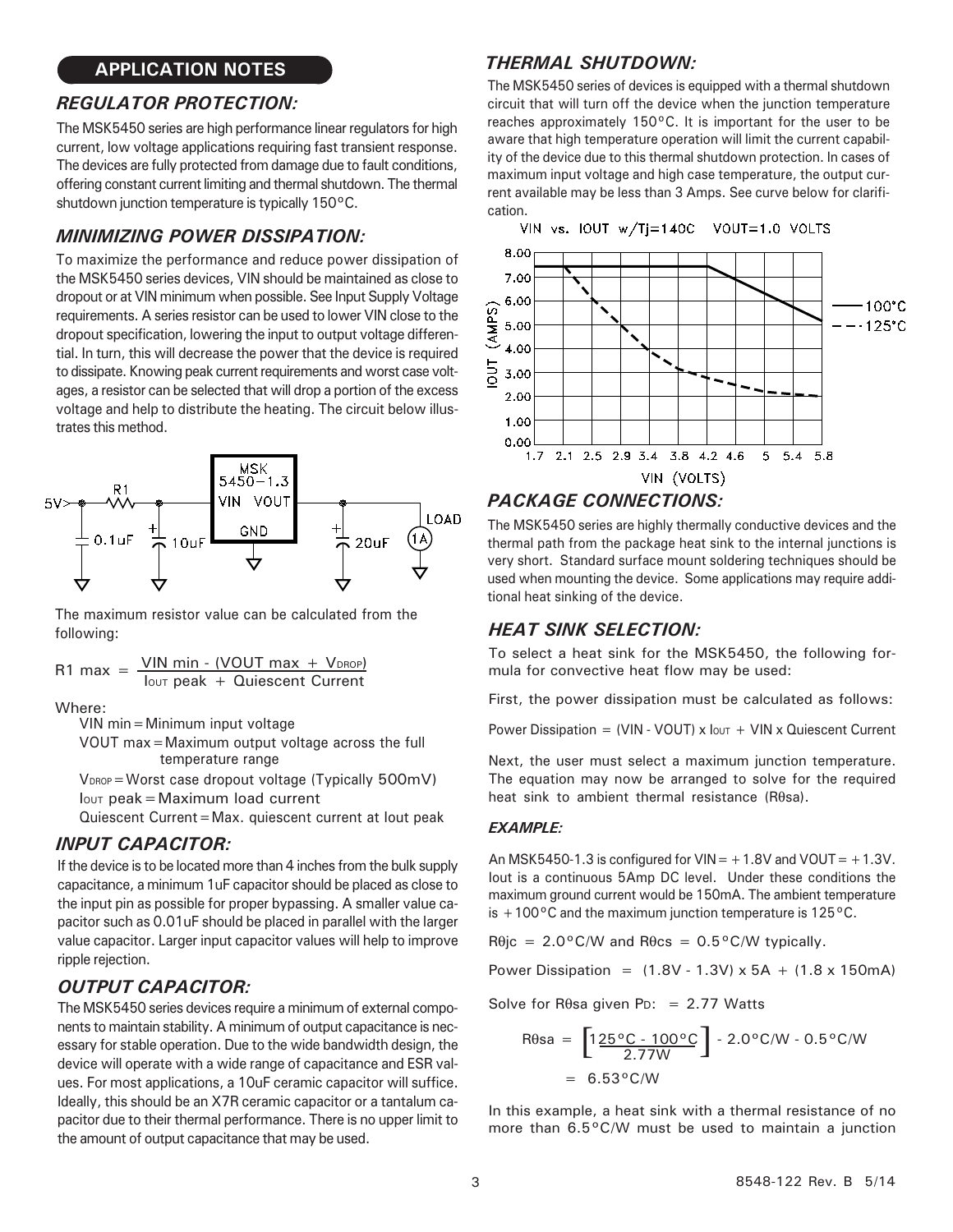#### **TYPICAL PERFORMANCE CURVES**

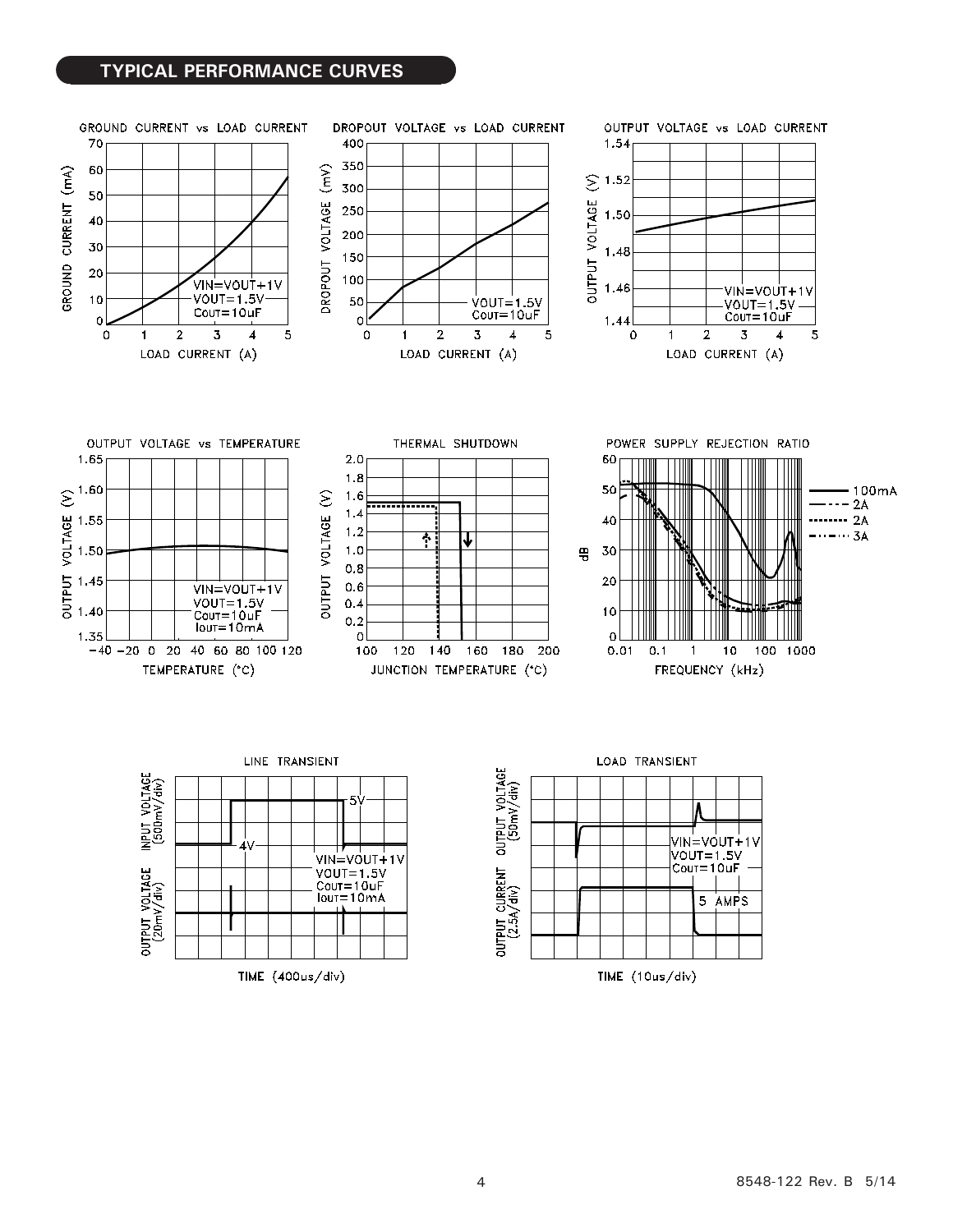# **MECHANICAL SPECIFICATIONS**



# *ORDERING INFORMATION*



The above example is  $a + 1.3V$ , Military regulator.